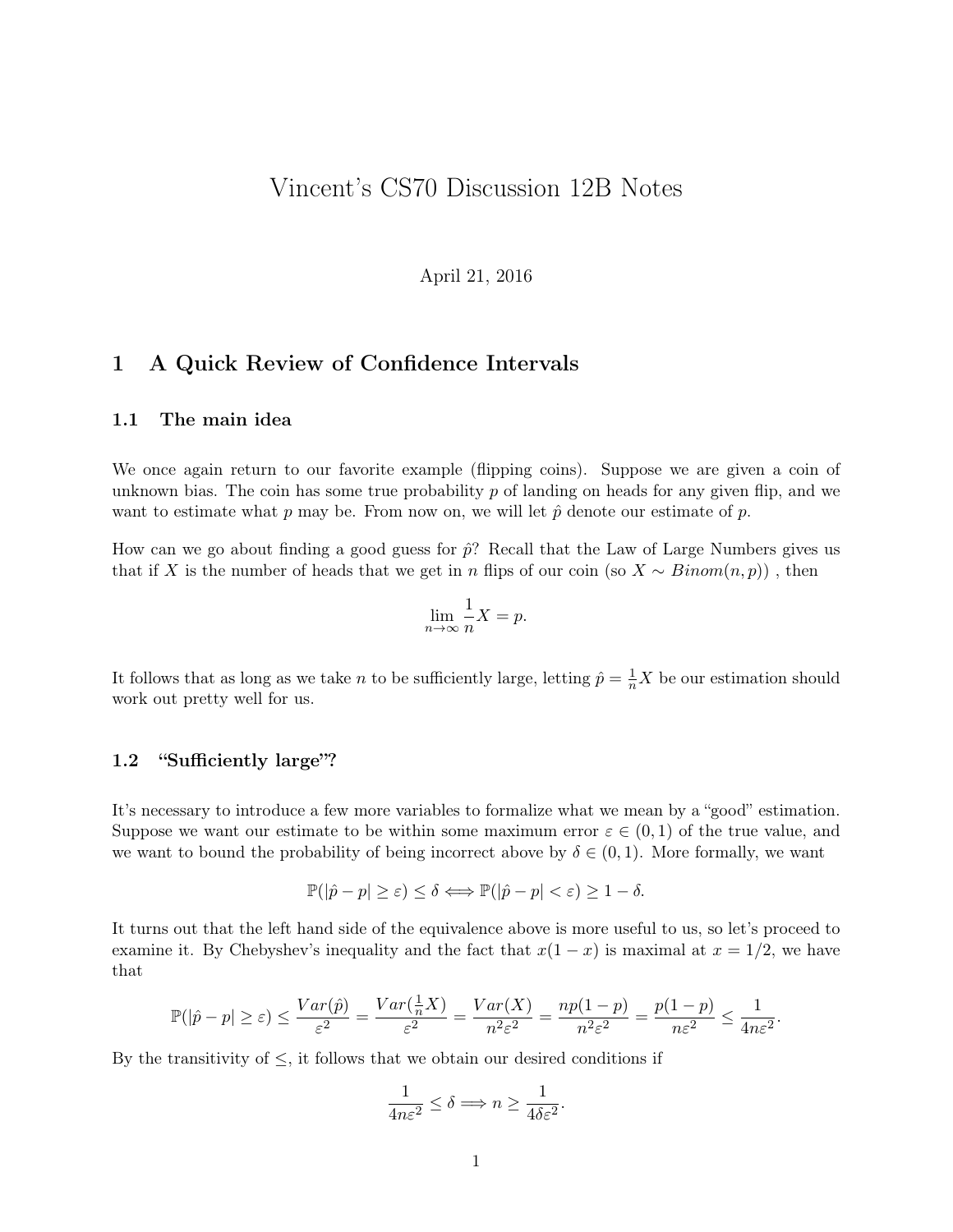## 2 Covariance

#### 2.1 The definition and where it comes from

Recall that we proved some time ago that if  $X$  and  $Y$  are two independent random variables, then

$$
Var(X + Y) = Var(X) + Var(Y).
$$

In the more general case, a straightforward computation shows that

$$
Var(X + Y) = E[(X + Y - E[X + Y])^{2}] = E[((X - E[X]) + (Y - E[Y]))^{2}]
$$

$$
= E[(X - E[X])^{2}] + E[(Y - E[Y])^{2}] + 2E[(X - E[X])(Y - E[Y])]
$$

$$
= Var(X) + Var(Y) + 2E[(X - E[X])(Y - E[Y])]
$$

This brings us to the following definition.

**Definition 1.** The covariance of two random variables  $X$  and  $Y$  is defined to be

$$
Cov(X,Y) = E[(X - E[X])(Y - E[Y])]
$$

We can now write  $Var(X + Y) = Var(X) + Var(Y) + 2Cov(X, Y)$  for any random variables X and Y, and an immediate result is that if X and Y are independent random variables, then  $Cov(X, Y) = 0.$ 

A good exercise is to consider the converse of this statement: If  $X, Y$  are two random variables with  $Cov(X, Y) = 0$ , then is it always true that X and Y are independent?

#### 2.2 Computing covariances

Similarly to how we have that it is often easier to compute the variance of a random variable  $X$ by the equation  $Var(X) = E[X^2] - (E[X])^2$  instead of directly by the definition, we also have a computationally convenient form for covariance.

**Theorem 1.** For two random variables X and Y,  $Cov(X, Y) = E[XY] - E[X]E[Y]$ 

Proof. By the definition of covariance and linearity of expectation, we have

$$
Cov(X, Y) = E[(X - E[X])(Y - E[Y])] = E[XY - XE[Y] - E[X]Y + E[X]E[Y]]
$$
  
= 
$$
E[XY] - 2E[X]E[Y] + E[X]E[Y] = E[XY] - E[X]E[Y]
$$

 $\Box$ 

As a quick exercise, see if you can use the result above to find an alternate proof of the fact that if X and Y are independent, then  $Cov(X, Y) = 0$  (Hint: citing a previous result involving  $E[XY]$ makes this proof a one-liner).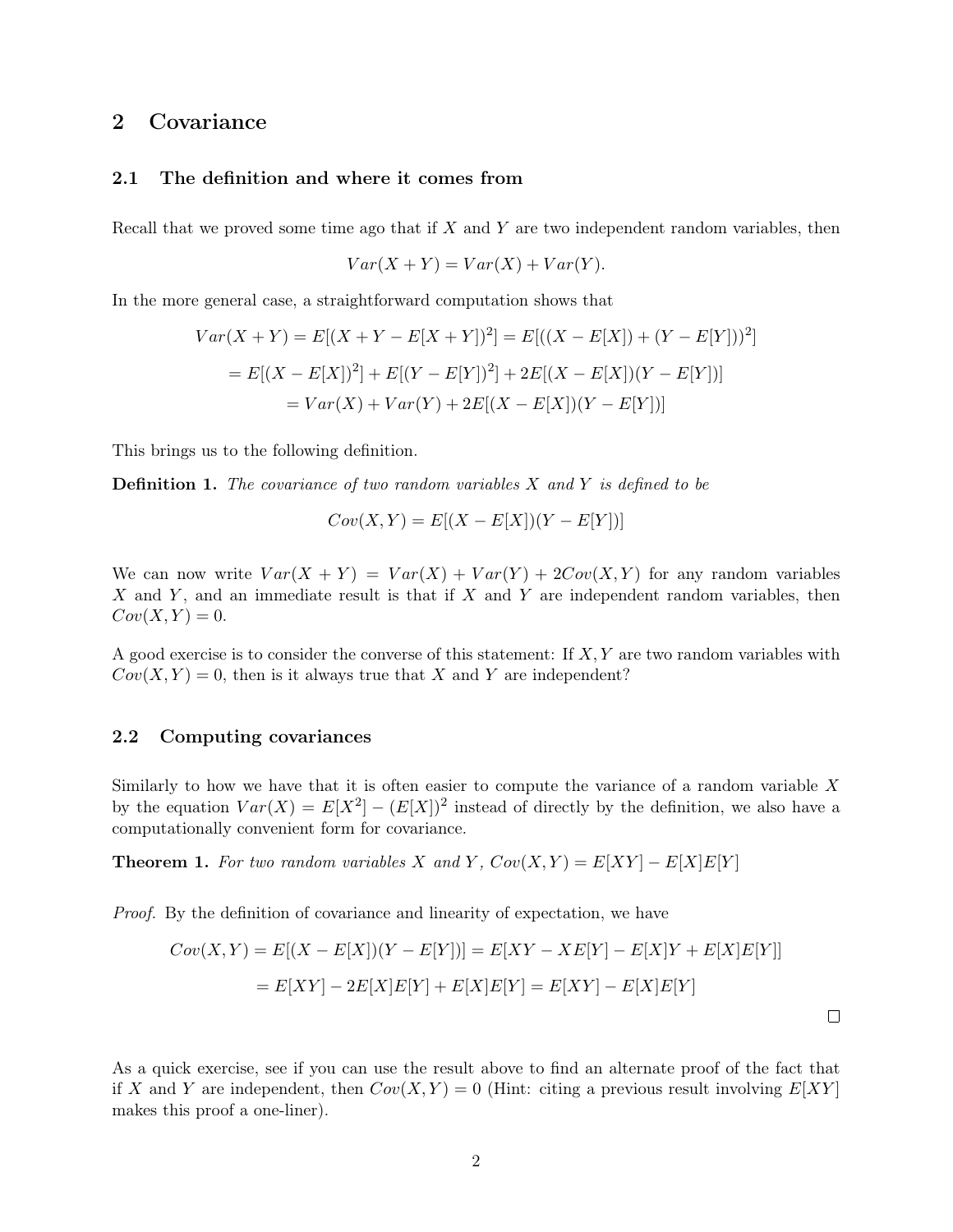## 3 Estimation problems

#### 3.1 A guessing game

Suppose we want to guess the value of some random variable  $Y$ . For example, suppose we are randomly choosing people from a population and we want to guess the chosen person's income.

Without any other information, a good first guess is to say that the random variable will take on value  $E[Y]$  (in this case the average income within our population). To justify why this is the case, we show that setting  $a = E[Y]$  minimizes  $E[(Y - a)^2]$ . We give a proof different from the one in lecture note 26. Consider

$$
E[(Y - a)^{2}] = E[Y^{2}] - 2aE[Y] + a^{2}.
$$

Treating  $E[(Y - a)^2]$  as a function of a, we differentiate with respect to a and set our function equal to 0 to see that  $2a - 2E[Y] = 0 \implies a = E[Y]$  is either a maximum or minimum point of  $E[(Y - a)^2].$ 

As the second derivative of  $E[(Y-a)^2]$  is

$$
\frac{d^2}{da^2} \left( E[Y^2] - 2aE[Y] + a^2 \right) = 2 > 0
$$

it follows that our critical point is indeed a minimum.

### 3.2 The LLSE of Y given X

Now, what happens if we have a bit more information? To be more precise, we want to guess the value of Y given the value of some other random variable  $X$ . Continuing with our example from above, suppose we are still trying to guess a person's income  $Y$ , but we are also given the value X of the person's car. In many cases, we would be wise to guess a person driving a new Porsche makes more money than a person driving a 15 year old Camry.

One thing that we can try, given X, is to estimate that Y is equal to  $\hat{Y} = a + bX$  for some constants  $a, b \in \mathbb{R}$ . Of course, we could just as well guess that Y is a quadratic, cubic, or some other arbitrary function of  $X$ , but let's start assuming that it is linear. Our problem has now become to find the values of a, b that minimize  $E[(Y - a - bX)^2]$ . This brings us to the following definition.

**Definition 2.** The Linear Least Squares Estimate of Y given X, written  $LLSE[Y|X]$ , is the function  $a + bX$  that minimizes  $E[(Y - a - bX)^2]$ .

A bit more calculus allows us to find an explicit formula for the LLSE of Y given X, and the proof is quite similar to the proof that  $E[(Y - a)^2]$  is minimized at  $a = E[Y]$  given above.

(NOTE: the proof below is included for completeness but can be treated as "bonus material" as this course does not assume knowledge of multivariable calc. Of course, while fully understanding the proof is optional, we expect you to know the result itself.)